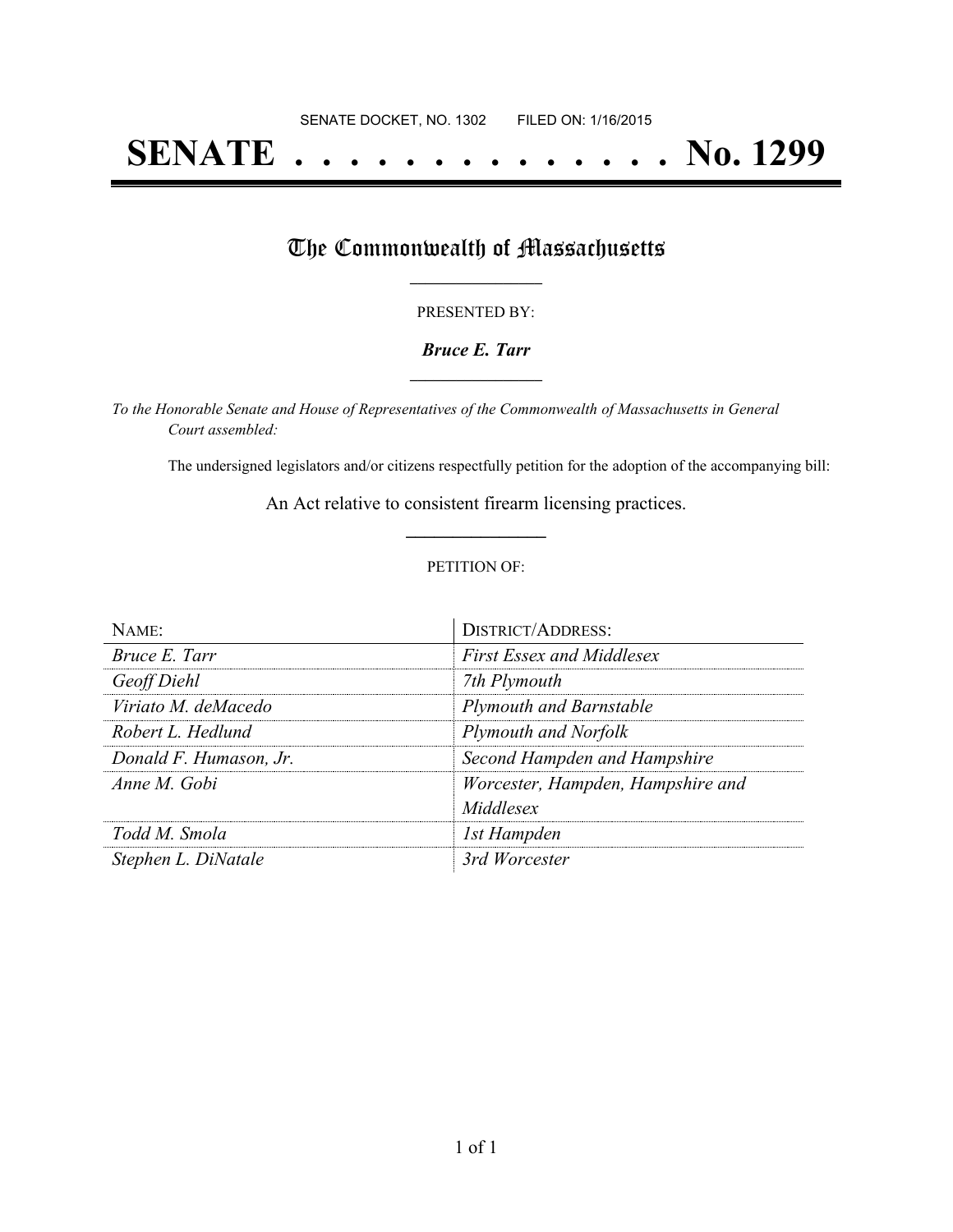## SENATE DOCKET, NO. 1302 FILED ON: 1/16/2015 **SENATE . . . . . . . . . . . . . . No. 1299**

By Mr. Tarr, a petition (accompanied by bill, Senate, No. 1299) of Bruce E. Tarr, Geoff Diehl, Viriato M. deMacedo, Robert L. Hedlund and other members of the General Court for legislation relative to consistent firearm licensing practices. Public Safety and Homeland Security.

## The Commonwealth of Massachusetts

**In the One Hundred and Eighty-Ninth General Court (2015-2016) \_\_\_\_\_\_\_\_\_\_\_\_\_\_\_**

**\_\_\_\_\_\_\_\_\_\_\_\_\_\_\_**

An Act relative to consistent firearm licensing practices.

Be it enacted by the Senate and House of Representatives in General Court assembled, and by the authority *of the same, as follows:*

| 1  | SECTION 1. Section 131 of chapter 140 of the General Laws, as appearing in the 2014                |
|----|----------------------------------------------------------------------------------------------------|
| 2  | Official Edition, is hereby amended by striking the section in its entirety and inserting in place |
| 3  | thereof the following section:                                                                     |
| 4  | Section 131. All licenses to carry firearms shall be subject to the following conditions:          |
| 5  | (a) A license shall entitle a holder thereof of a license for all lawful purposes including        |
| 6  | but not limited to purchase, rent, lease, borrow, possess and carry:                               |
| 7  | (i) firearms, including large capacity firearms, and feeding devices and ammunition                |
| 8  | therefor, for all lawful purposes and                                                              |
| 9  | (ii) rifles and shotguns, including large capacity weapons, and feeding devices and                |
| 10 | ammunition therefor, for all lawful purposes.                                                      |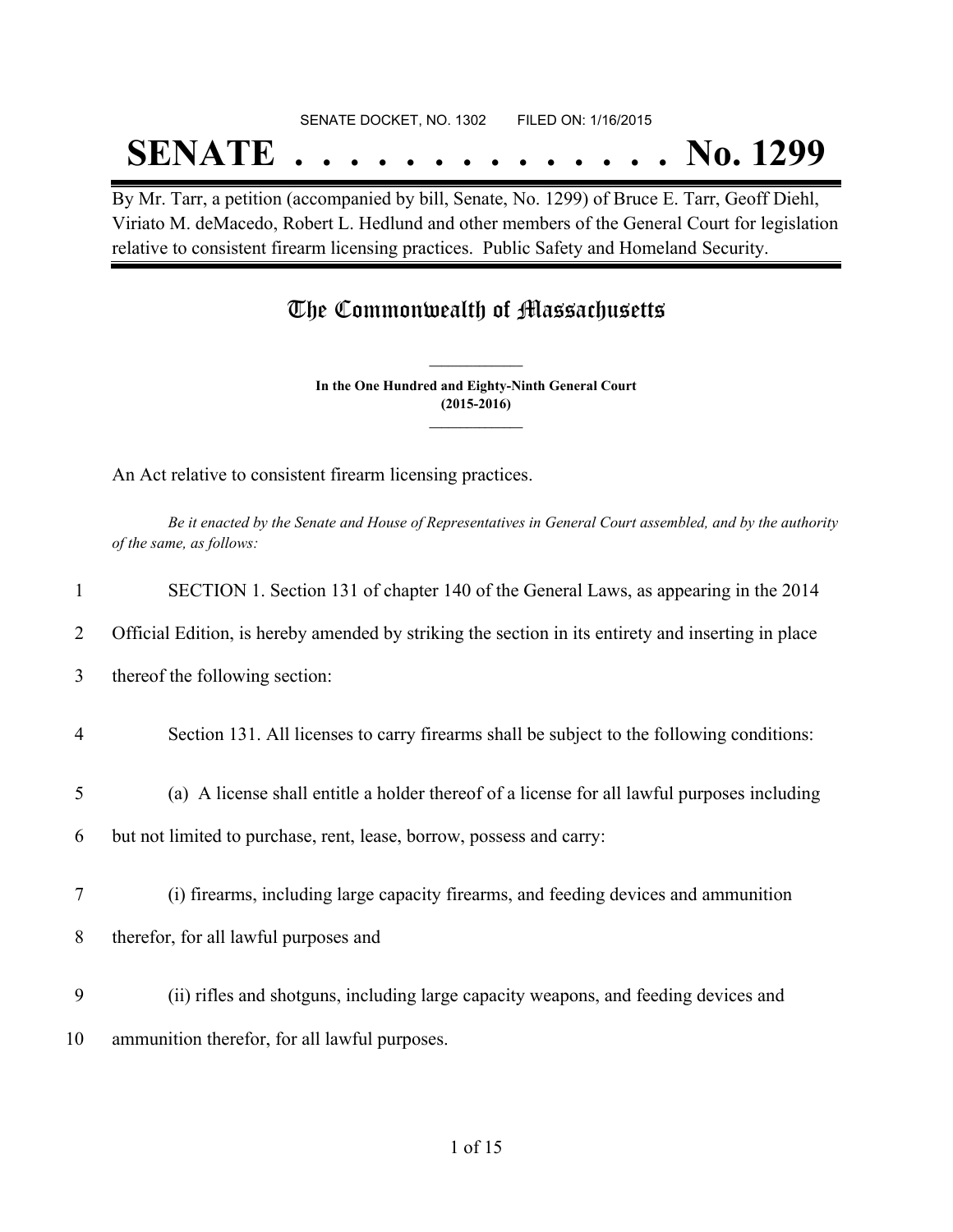(b) A license to carry firearms shall be valid to own, possess, purchase and transfer non- large capacity rifles and shotguns, consistent with the entitlements conferred by a firearm identification card issued under section 129B.

 (d) (1) Any person residing or having a place of business within the jurisdiction of the licensing authority or any person residing in an area of exclusive federal jurisdiction located within a city or town may submit to the licensing authority an application for a license to carry, or renewal of the same, which the licensing authority shall issue if it appears that the applicant is not a prohibited person. A prohibited person shall be a person who:

 (i) has ever, in a court of the commonwealth, been convicted or adjudicated a youthful offender or delinquent child, or both as defined in section 52 of chapter 119, for the commission of: (A) a felony; (B) a misdemeanor punishable by imprisonment for more than 2 22 years ; (C) a violent crime as defined in section 121; (D) a violation of any law regulating the use, possession, ownership, transfer, purchase, sale, lease, rental, receipt or transportation of weapons or ammunition for which a term of imprisonment may be imposed; (E) a violation of any law regulating the use, possession or sale of controlled substances, as defined in section 1 of chapter 94C, including, but not limited to, a violation under said chapter 94C; or (F) a misdemeanor crime of domestic violence as defined in 18 U.S.C. 921(a)(33); provided, however, that, except for the commission of a felony, a misdemeanor crime of domestic violence, a violent crime or a crime involving the trafficking of controlled substances, if the applicant has been so convicted or adjudicated or released from confinement, probation or parole supervision for such conviction or adjudication, whichever occurs last, for 5 or more years immediately preceding such application, then the applicant's right or ability to possess a license to carry firearms shall be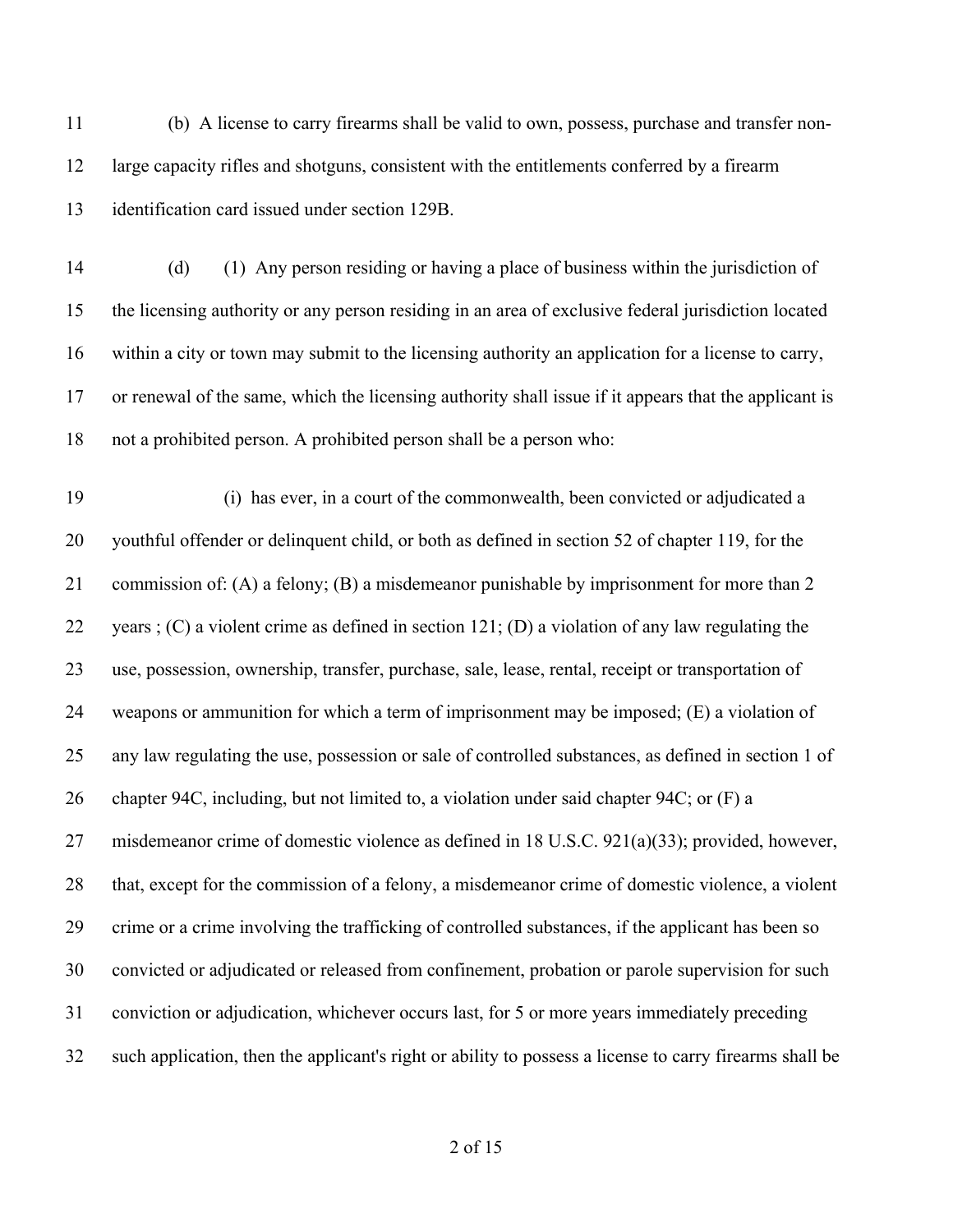deemed restored in the commonwealth with respect to such conviction or adjudication and that conviction or adjudication shall not disqualify the applicant for a firearm identification card;

 (ii) has, in any other state or federal jurisdiction, been convicted or adjudicated a youthful offender or delinquent child for the commission of: (A) a felony; (B) a misdemeanor punishable by imprisonment for more than 2 years; (C) a violent crime as defined in section 121; (D) a violation of any law regulating the use, possession, ownership, transfer, purchase, sale, lease, rental, receipt or transportation of weapons or ammunition for which a term of imprisonment may be imposed; (E) a violation of any law regulating the use, possession or sale of controlled substances, as defined in section 1 of chapter 94C, including, but not limited to, a violation under said chapter 94C; or (F) a misdemeanor crime of domestic violence as defined in 18 U.S.C. 921(a)(33); provided, however, that, except for the commission of felony, a misdemeanor crime of domestic violence, a violent crime or a crime involving the trafficking of weapons or controlled substances, if the applicant has been so convicted or adjudicated or released from confinement, probation or parole supervision for such conviction or adjudication, whichever occurs last, for 5 or more years immediately preceding such application and the applicant's right or ability to possess a license to carry has been fully restored in the jurisdiction wherein the conviction or adjudication was entered, then the conviction or adjudication shall not disqualify such applicant for a license to carry firearms;

 (iii) is or has been: (A) except in the case of a commitment pursuant to sections 35 or 36C of chapter 123, committed to any hospital or institution for mental illness, alcohol or substance abuse, unless after 5 years from the date of the confinement, the applicant submits with the application an affidavit of a licensed physician or clinical psychologist attesting that such physician or psychologist is familiar with the applicant's mental illness, alcohol or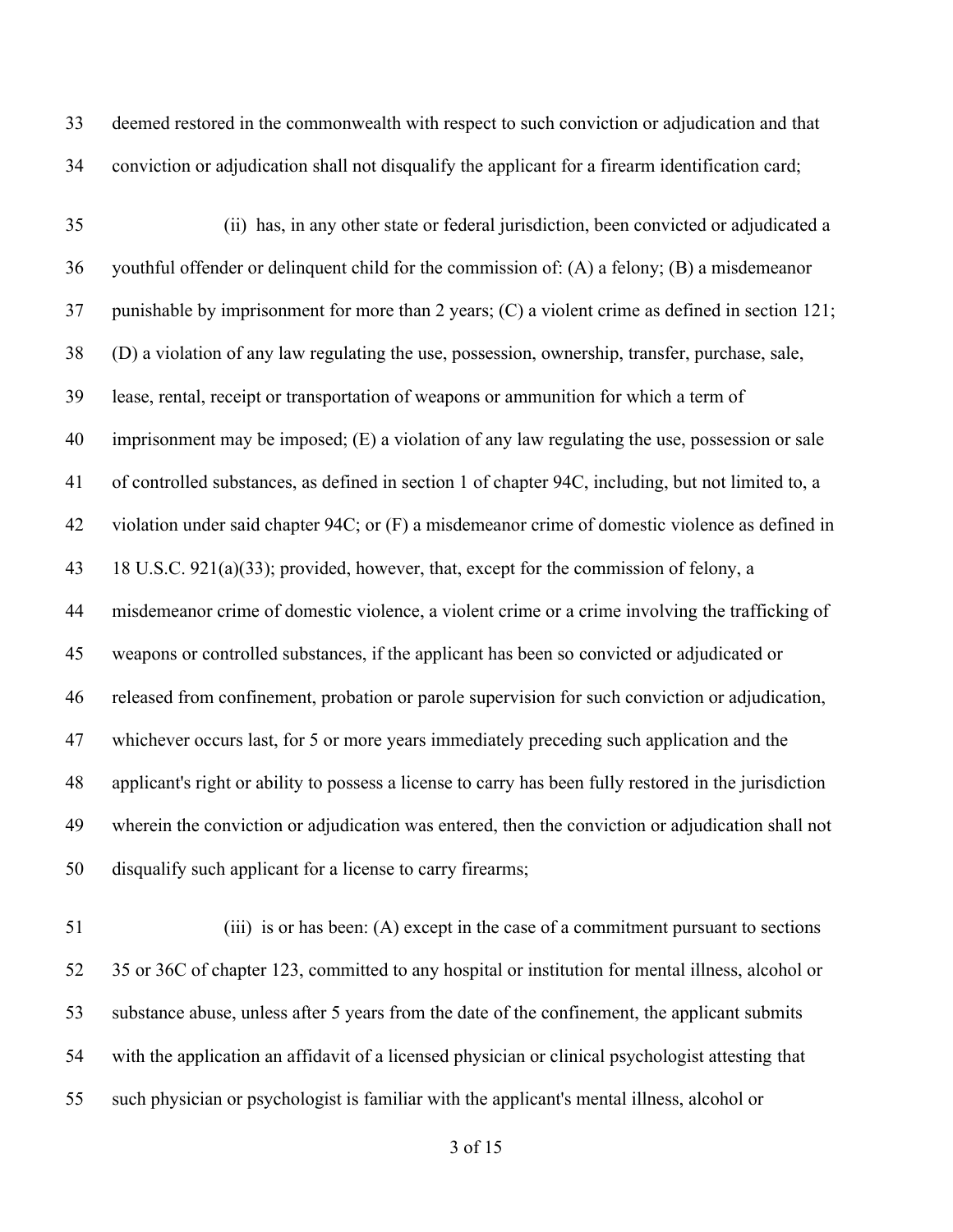| 56 | substance abuse and that in the physician's or psychologist's opinion the applicant is not disabled  |
|----|------------------------------------------------------------------------------------------------------|
| 57 | by a mental illness, alcohol or substance abuse in a manner that should prevent the applicant        |
| 58 | from possessing a firearm, rifle or shotgun; (B) committed by an order of a court to any hospital    |
| 59 | or institution for mental illness, unless the applicant was granted a petition for relief of the     |
| 60 | court's order pursuant to said section 36C of said chapter 123 and submits a copy of the order for   |
| 61 | relief with the application; (C) subject to an order of the probate court appointing a guardian or   |
| 62 | conservator for a incapacitated person on the grounds that that applicant lacks the mental           |
| 63 | capacity to contract or manage affairs, unless the applicant was granted a petition for relief       |
| 64 | pursuant to section 56C of chapter 215 and submits a copy of the order for relief with the           |
| 65 | application; or (D) found to be a person with an alcohol use disorder or substance use disorder or   |
| 66 | both and committed pursuant to said section 35 of said chapter 123, unless the applicant was         |
| 67 | granted a petition for relief of the court's order pursuant to said section 35 of said chapter 123   |
| 68 | and submits a copy of the order for relief with the application;                                     |
| 69 | (iv) is at the time of the application younger than 14 years of age; provided                        |
| 70 | however that the applicant shall not be issued the card until the applicant reaches the age of 15.   |
| 71 | (v) is at the time of the application more than 14 but less than 18 years of age,                    |
| 72 | unless the applicant submits with the application a certificate of a parent or guardian granting the |
| 73 | applicant permission to apply for a card;                                                            |
| 74 | (vi) is an alien who does not maintain lawful permanent residency;                                   |
| 75 | (vii) is currently subject to: (A) an order for suspension or surrender issued                       |
| 76 | pursuant to section 3B or 3C of chapter 209A or a similar order issued by another jurisdiction; or   |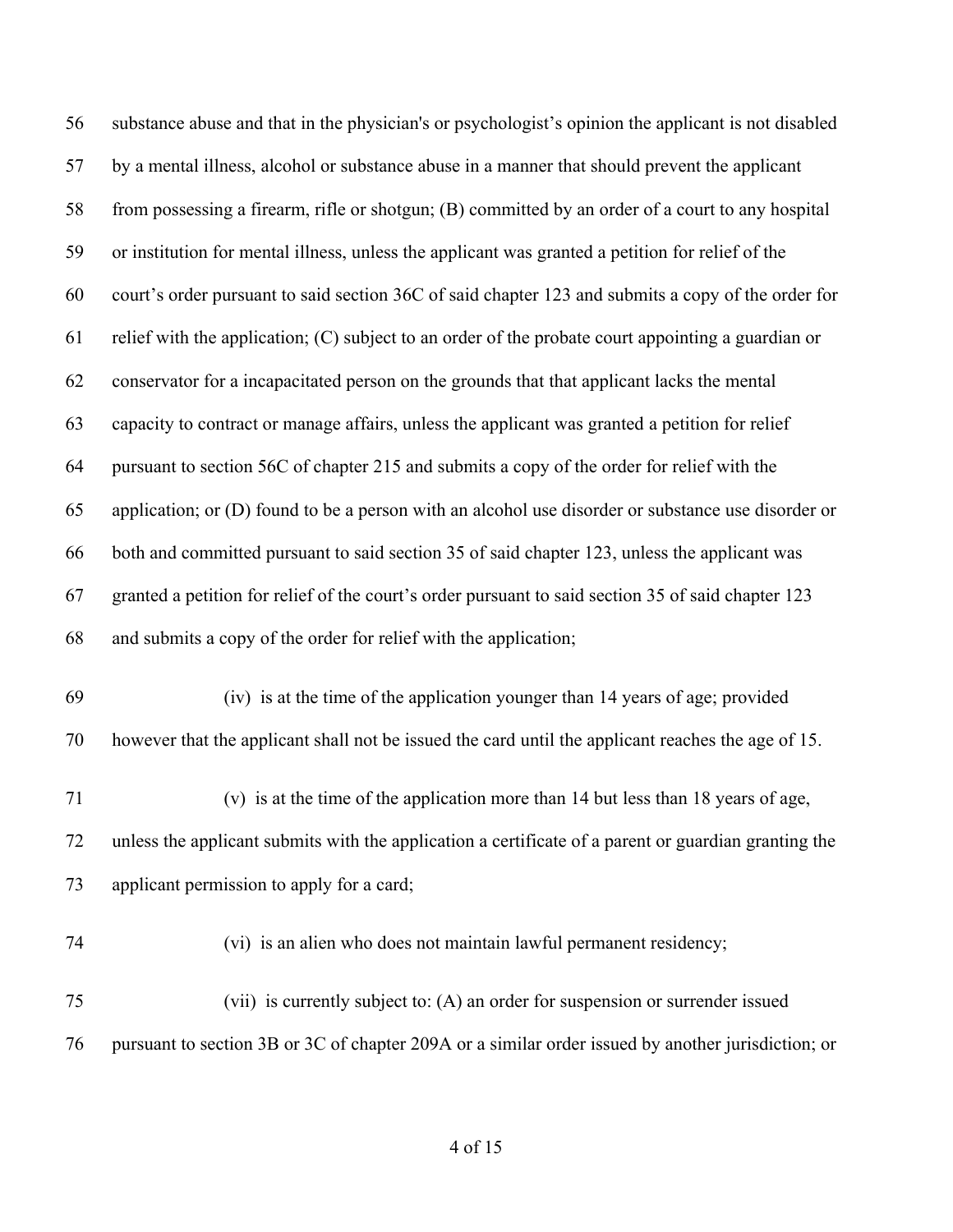| 77 | (B) a permanent or temporary protection order issued pursuant to chapter 209A, a similar order      |
|----|-----------------------------------------------------------------------------------------------------|
| 78 | issued by another jurisdiction, including an order described in 18 U.S.C. 922(g)(8);                |
| 79 | (viii) is currently the subject of an outstanding arrest warrant in any state or                    |
| 80 | federal jurisdiction;                                                                               |
| 81 | (ix) has been discharged from the armed forces of the United States under                           |
| 82 | dishonorable conditions;                                                                            |
| 83 | $(x)$ is a fugitive from justice; or                                                                |
| 84 | (xi) having been a citizen of the United States, has renounced that citizenship.                    |
| 85 | $(11\check{Z}2)$<br>(a) Notwithstanding paragraph (1) to the contrary, the licensing authority      |
| 86 | may file a petition to request that an applicant be denied the issuance or renewal of a license to  |
| 87 | carry firearms, or to suspend or revoke such a card in the district court of jurisdiction. If the   |
| 88 | licensing authority files any such petition it shall be accompanied by written notice to the        |
| 89 | applicant describing the specific evidence in the petition. Such petition shall be founded upon a   |
| 90 | written statement of the reasons for supporting a finding of unsuitability pursuant to subsection   |
| 91 | (d).                                                                                                |
| 92 | (b) Upon the filing of a petition to deny the issuance or renewal of a license to carry             |
| 93 | firearms, the court shall within 90 days hold a hearing to determine if the applicant is unsuitable |
| 94 | under subsection (d) of this paragraph. Such a petition shall serve to stay the issuance or renewal |
| 95 | of the license to carry firearms pending a judicial determination on such petition.                 |
| 96 | (c) Upon the filing of a petition to suspend or revoke a firearm identification card, the           |
| 97 | court shall within 15 days determine whether there is sufficient evidence to support a finding that |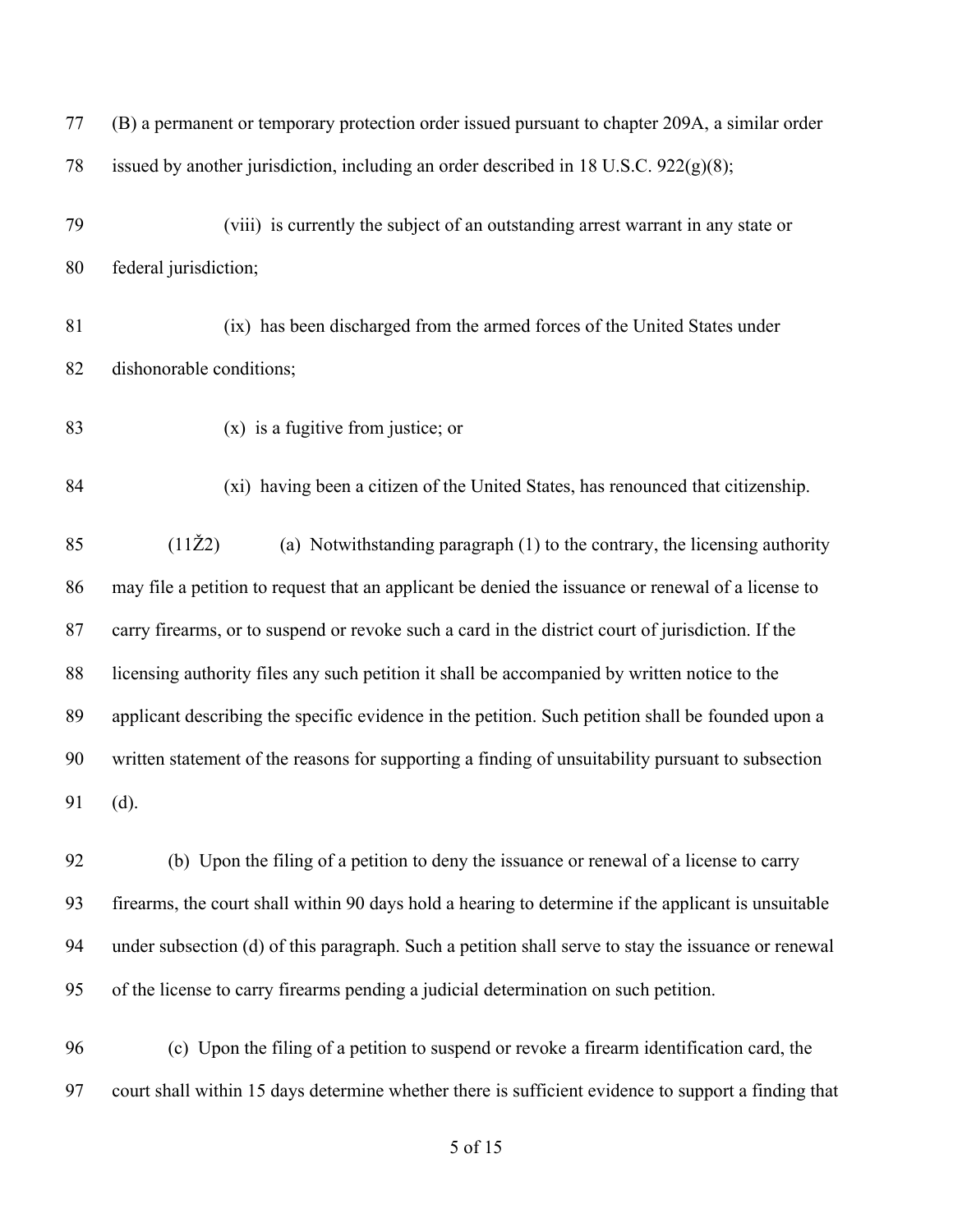the applicant is unsuitable. Such petition shall serve to effect the suspension or revocation pending a judicial determination on the sufficiency of evidence. If a court determines that insufficient evidence exists to support a finding of unsuitability, the licensing authority shall not file a petition under this subsection for the same applicant within 75 days of the licensing authority's previous petition for that applicant. If a court determines that sufficient evidence exists to support a finding of unsuitability, the court shall within 75 days hold a hearing to determine if the applicant is unsuitable under subsection (d); provided, however, that such initial suspension or revocation shall remain in effect pending a judicial determination thereon.

 (d) A determination of unsuitability shall be based on a preponderance of evidence that there exists: (i) reliable, articulable, and credible information that the applicant has exhibited or engaged in behavior to suggest the applicant could potentially create a risk to public safety; or (ii) existing factors that suggest that the applicant could potentially create a risk to public safety. If a court enters a judgment that an applicant is unsuitable the court shall notify the applicant in a writing setting forth the specific reasons for such determination. If a court has not entered a judgment that an applicant is unsuitable under this clause within 90 days for petitions under clause (ii) or within 75 days under clause (iii), the court shall enter a judgment that the applicant is suitable for the purposes of this paragraph.

 (e) Within seven days of the receipt of a completed application for a license to carry or possess firearms, or renewal of same, the licensing authority shall forward one copy of the application and one copy of the applicant's fingerprints to the colonel of state police, who shall within 30 days advise the licensing authority, in writing, of any disqualifying criminal record of the applicant arising from within or without the commonwealth and whether there is reason to believe that the applicant is disqualified for any of the foregoing reasons from possessing a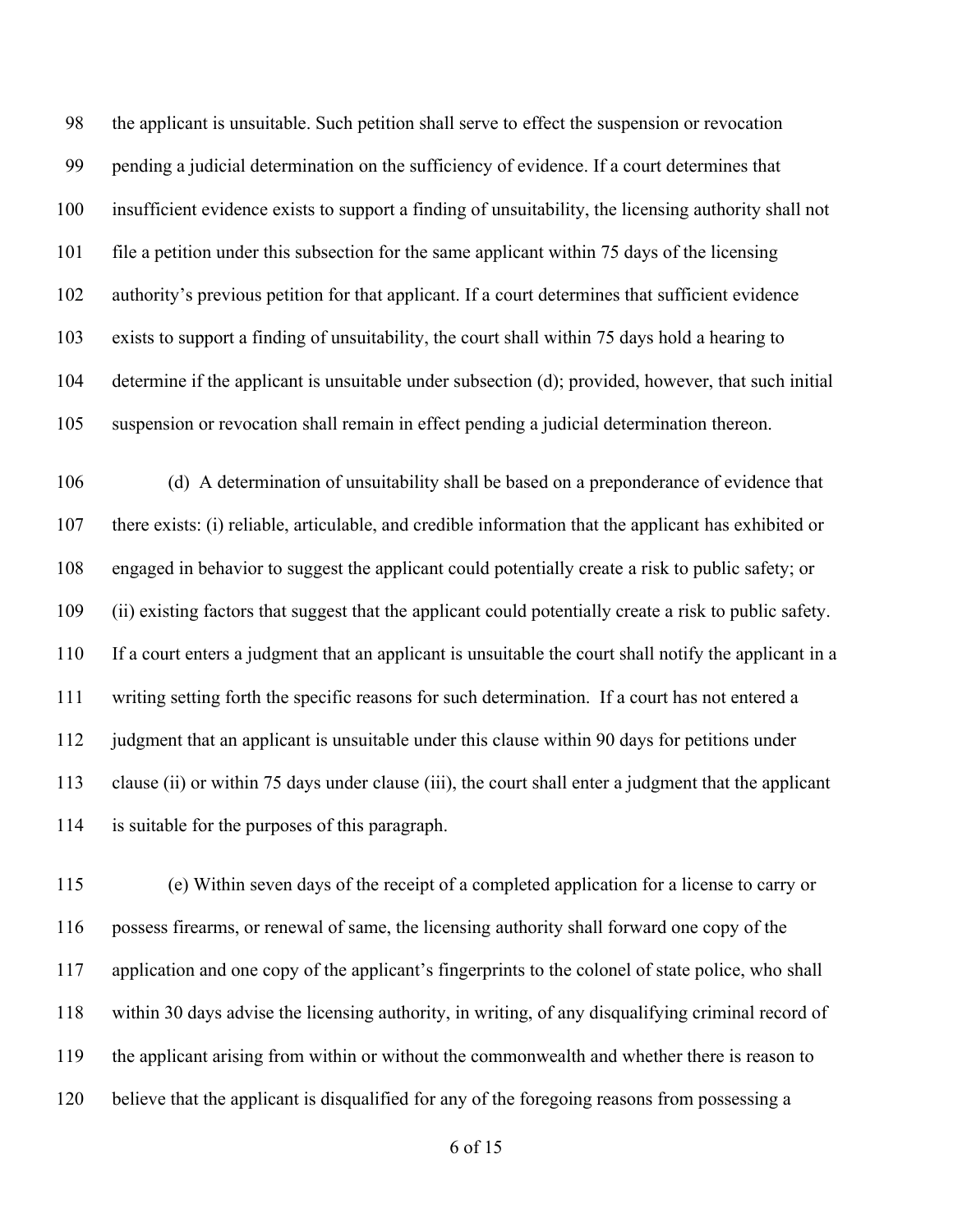license to carry or possess firearms. In searching for any disqualifying history of the applicant, the colonel shall utilize, or cause to be utilized, files maintained by the department of probation and statewide and nationwide criminal justice, warrant and protection order information systems and files including, but not limited to, the National Instant Criminal Background Check System. The colonel shall inquire of the commissioner of the department of mental health relative to whether the applicant is disqualified from being so licensed. If the information available to the colonel does not indicate that the possession of a firearm or large capacity firearm by the applicant would be in violation of state or federal law, he shall certify such fact, in writing, to the licensing authority within said 30 day period. The licensing authority may also make inquiries concerning the applicant to: (i) the commissioner of the department of criminal justice information services relative to any disqualifying condition and records of purchases, sales, rentals, leases and transfers of weapons or ammunition concerning the applicant; (ii) the commissioner of probation relative to any record contained within the department of probation or the statewide domestic violence record keeping system concerning the applicant; and (iii) the commissioner of the department of mental health relative to whether the applicant is a suitable person to possess firearms or is not a suitable person to possess firearms. The director or commissioner to whom the licensing authority makes such inquiry shall provide prompt and full cooperation for that purpose in any investigation of

the applicant.

 The licensing authority shall, within 40 days from the date of application, either approve the application and issue the license or deny the application and notify the applicant of the reason for such denial in writing; provided, however, that no such license shall be issued unless the colonel has certified, in writing, that the information available to him does not indicate that the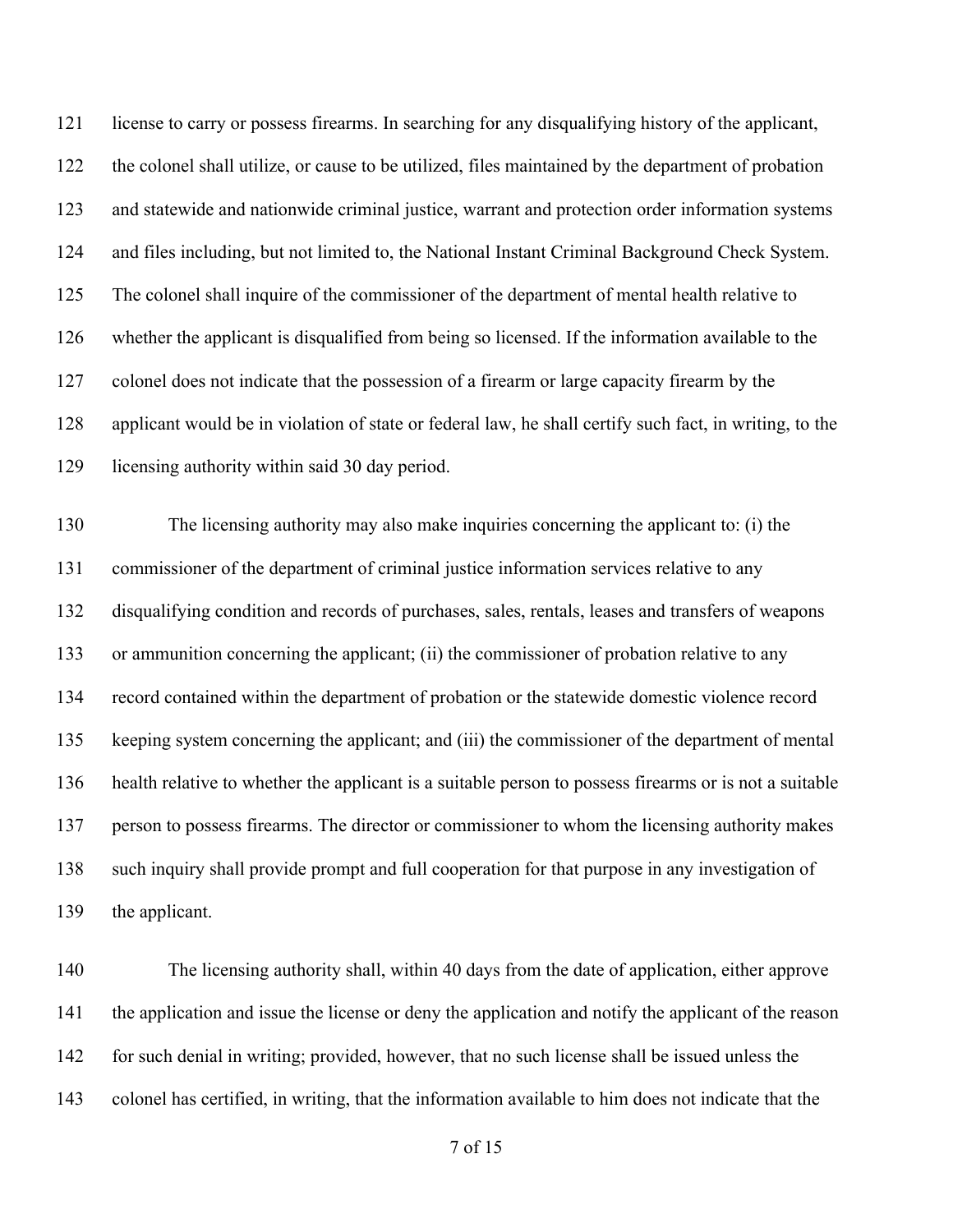possession of a firearm or large capacity firearm by the applicant would be in violation of state or federal law.

 The licensing authority shall provide to the applicant a receipt indicating that it received the application. The receipt shall be provided to the applicant within 7 days by mail if the application was received by mail or immediately if the application was made in person; provided, however, that the receipt shall include the applicant's name and address; current license number and license expiration date, if any; the date the licensing authority received the application; the name, address and telephone number of the licensing authority; the agent of the licensing authority that received the application; the type of application; and whether the application is for a new license or a renewal of an existing license. The licensing authority shall keep a copy of the receipt for not less than 1 year and shall furnish a copy to the applicant if requested by the applicant.

 (f) A license issued under this section shall be revoked or suspended by the licensing authority, or his designee, upon the occurrence of any event that would have disqualified the holder from being issued such license or from having such license renewed. A license may be revoked or suspended by the licensing authority if it appears that the holder is no longer a suitable person to possess such license. Any revocation or suspension of a license shall be in writing and shall state the reasons therefor. Upon revocation or suspension, the licensing authority shall take possession of such license and the person whose license is so revoked or suspended shall take all actions required under the provisions of section 129D. No appeal or post-judgment motion shall operate to stay such revocation or suspension. Notices of revocation and suspension shall be forwarded to the commissioner of the department of criminal justice information services and the commissioner of probation and shall be included in the criminal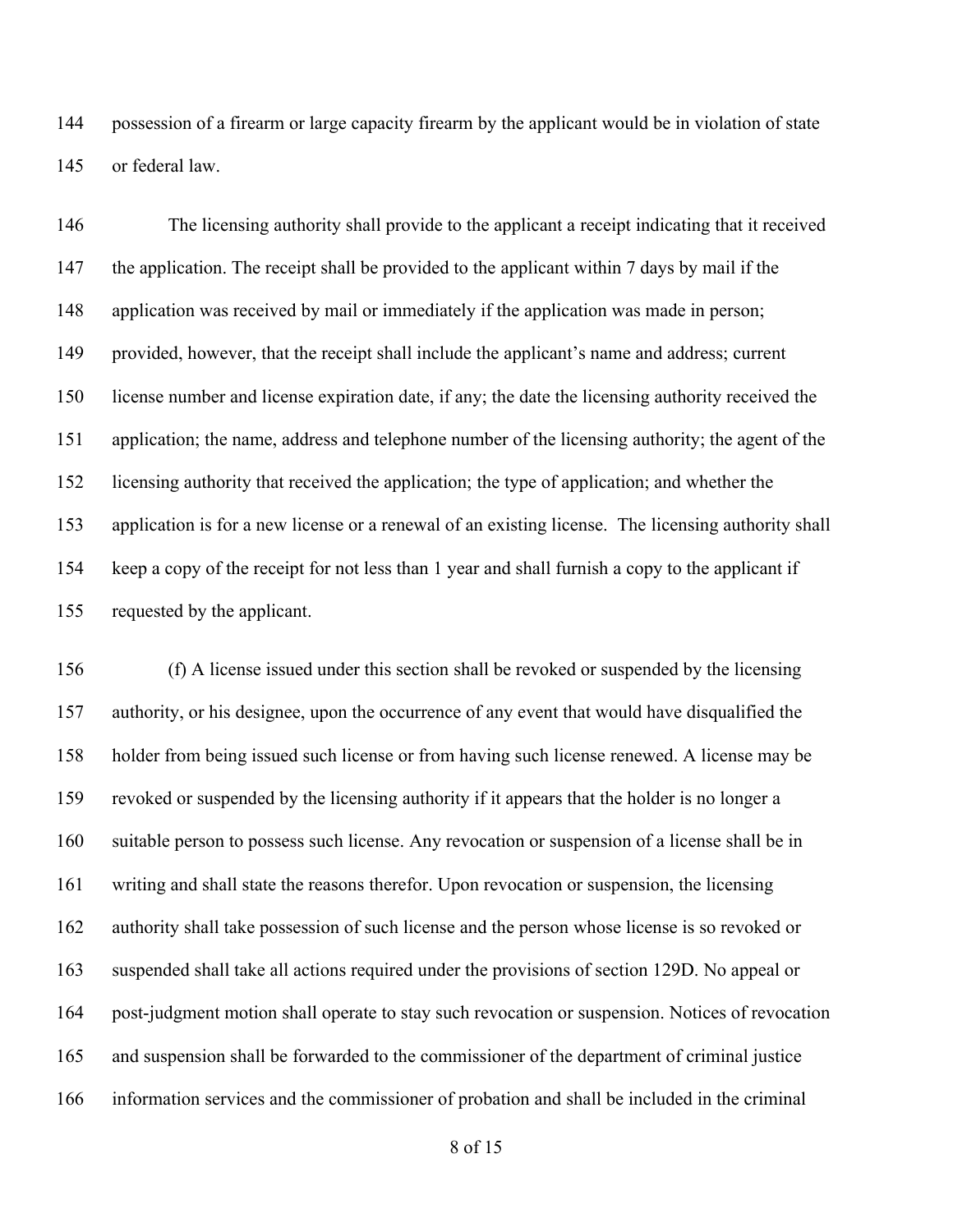justice information system. A revoked or suspended license may be reinstated only upon the termination of all disqualifying conditions, if any.

 Any applicant or holder aggrieved by a denial, revocation, suspension or restriction placed on a license, unless a hearing has previously been held pursuant to chapter 209A, may, within either 90 days after receiving notice of the denial, revocation or suspension or within 90 days after the expiration of the time limit during which the licensing authority shall respond to the applicant or, in the case of a restriction, any time after a restriction is placed on the license pursuant to this section, file a petition to obtain judicial review in the district court having jurisdiction in the city or town in which the applicant filed the application or in which the license was issued. If after a hearing a justice of the court finds that there was no reasonable ground for denying, suspending, revoking or restricting the license and that the petitioner is not prohibited by law from possessing a license, the justice may order a license to be issued or reinstated to the petitioner or may order the licensing authority to remove certain restrictions placed on the license.

 (g) A license shall be in a standard form provided by the commissioner of criminal justice information services in a size and shape equivalent to that of a license to operate motor vehicles issued by the registry of motor vehicles pursuant to section 8 of chapter 90 and shall contain a license number which shall clearly indicate the name, address, photograph, fingerprint, place and date of birth, height, weight, hair color, eye color and signature of the licensee. The license shall be clearly marked "License to Carry Firearms". The license shall provide in a legible font size and style the phone numbers for the National Suicide Prevention Lifeline and the Samaritans Statewide Helpline.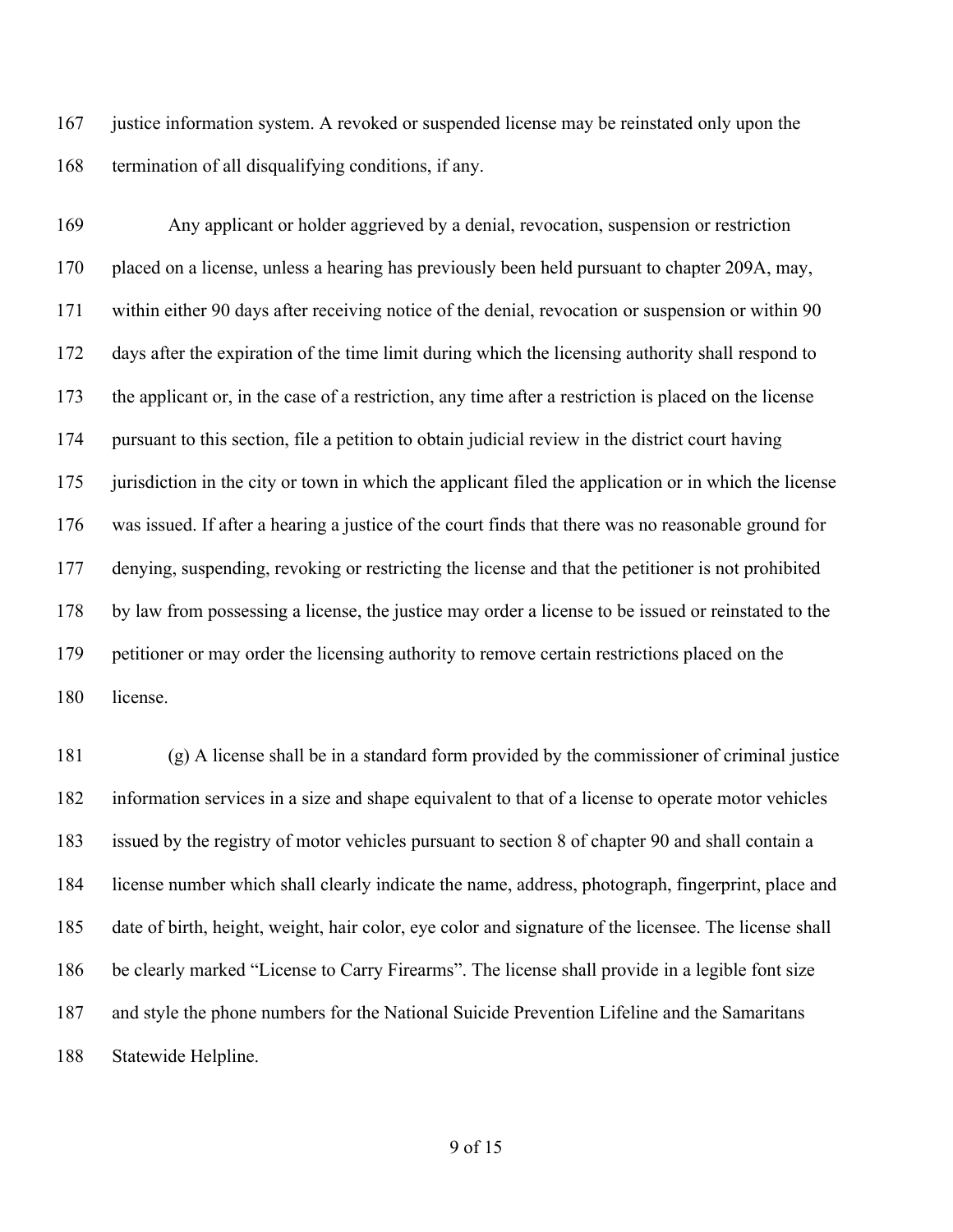The application for such license shall be made in a standard form provided by the executive director of the criminal history systems board, which form shall require the applicant to affirmatively state under the pains and penalties of perjury that such applicant is not disqualified on any of the grounds enumerated above from being issued such license.

 (h) Any person who knowingly files an application containing false information shall be punished by a fine of not less than \$500 nor more than \$1,000 or by imprisonment for not less than six months nor more than two years in a house of correction, or by both such fine and imprisonment.

 (i) A license to carry or possess firearms shall be valid, unless revoked or suspended, for a period of not more than 6 years from the date of issue and shall expire on the anniversary of the licensee's date of birth occurring not less than 5 years nor more than 6 years from the date of issue; provided, however, that, if the licensee applied for renewal before the license expired, the license shall remain valid after its expiration date for all lawful purposes until the application for renewal is approved or denied. The form for renewal shall include an affidavit in which the applicant shall verify that the applicant has not lost any firearms or had any firearms stolen from the applicant since the date of the applicant's last renewal or issuance.

 If a licensee is on active duty with the armed forces of the United States on the expiration date of the license, the license shall remain valid until the licensee is released from active duty and for a period not less than 180 days following the release; provided, however, that, if the licensee applied for renewal prior to the end of that period, the license shall remain valid after its expiration date for all lawful purposes until the application for renewal is approved or denied.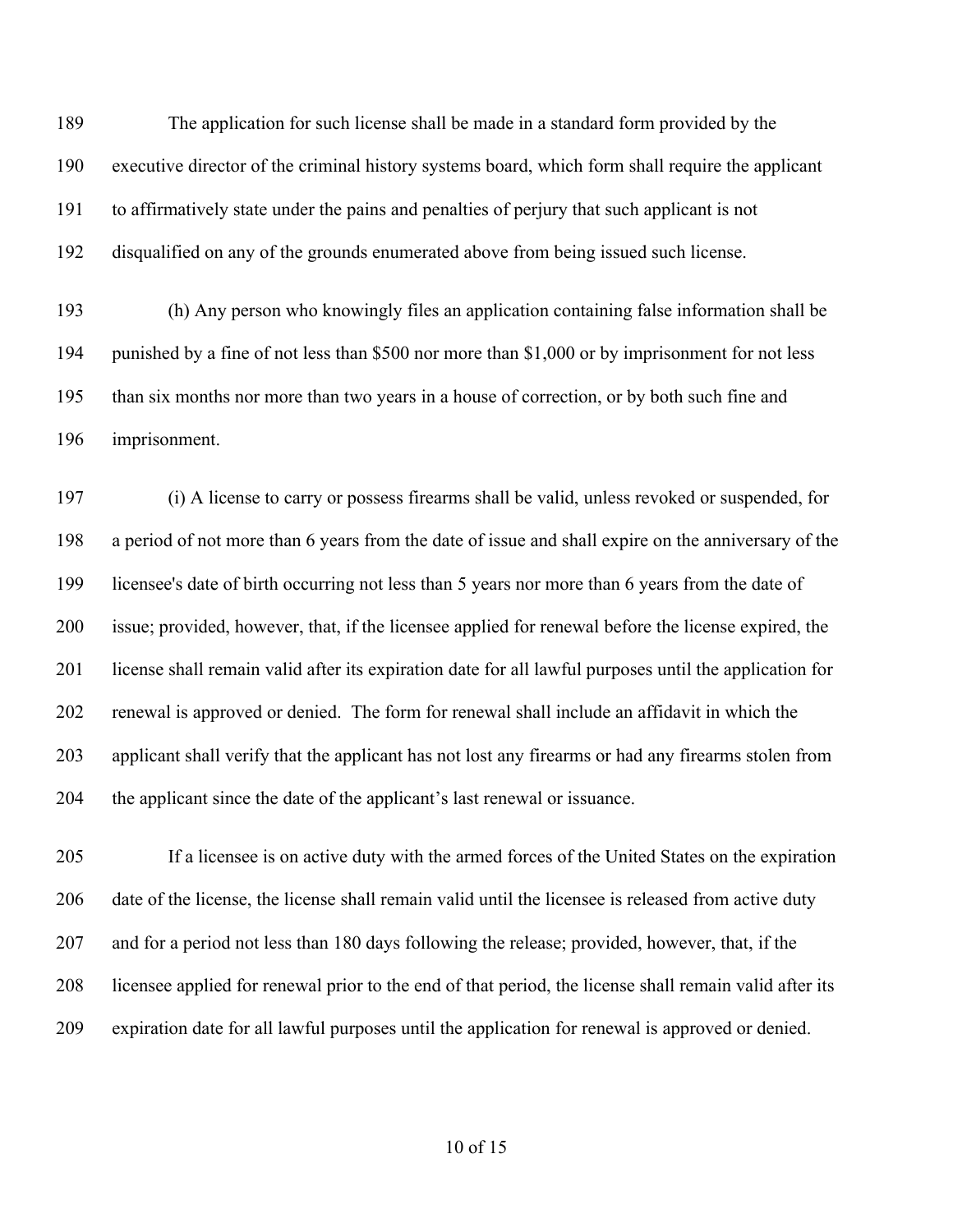Any renewal thereof shall expire on the anniversary of the licensee's date of birth occurring not less than 5 years but not more than 6 years from the effective date of such license. Any license issued to an applicant born on February 29 shall expire on March 1. The fee for the application shall be \$100, which shall be payable to the licensing authority and shall not be prorated or refunded in case of revocation or denial. The licensing authority shall retain \$25 of the fee; \$50 of the fee shall be deposited into the general fund of the commonwealth and not less than \$50,000 of the funds deposited into the General Fund shall be allocated to the Firearm Licensing Review Board, established in section 130B, for its operations and that any funds not expended by said board for its operations shall revert back to the General Fund; and \$25 of the fee shall be deposited in the Firearms Fingerprint Identity Verification Trust Fund. For law enforcement officials, or local, state, or federal government entities acting on their behalf, the fee for the application shall be set at \$25, which shall be payable to the licensing authority and shall not be prorated or refunded in case of revocation or denial. The licensing authority shall retain 223 \$12.50 of the fee, and \$12.50 of the fee shall be deposited into the general fund of the commonwealth. Notwithstanding any general or special law to the contrary, licensing authorities shall deposit such portion of the license application fee into the Firearms Record Keeping Fund quarterly, not later than January 1, April 1, July 1 and October 1 of each year. Notwithstanding any general or special law to the contrary, licensing authorities shall deposit quarterly such 228 portion of the license application fee as is to be deposited into the General Fund, not later than January 1, April 1, July 1 and October 1 of each year. For the purposes of section 10 of chapter 269, an expired license to carry firearms shall be deemed to be valid for a period not to exceed 90 days beyond the stated date of expiration, unless such license to carry firearms has been revoked.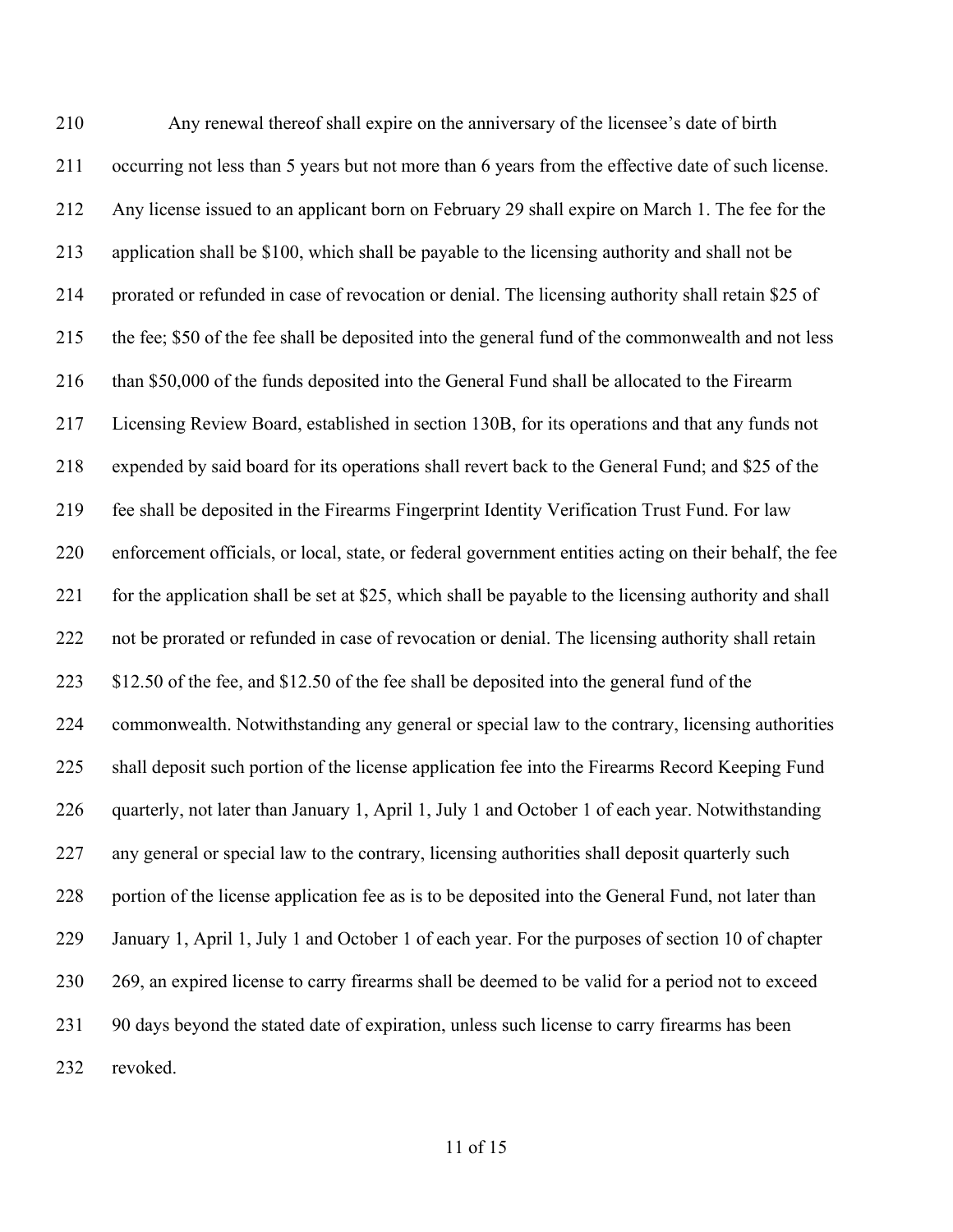Any person over the age of 70 and any law enforcement officer applying for a license to carry firearms through his employing agency shall be exempt from the requirement of paying a renewal fee for a Class A or Class B license to carry.

236 (j) (1) No license shall be required for the carrying or possession of a firearm known as a detonator and commonly used on vehicles as a signaling and marking device, when carried or possessed for such signaling or marking purposes.

 (2) No license to carry shall be required for the possession of an unloaded large capacity rifle or shotgun or an unloaded feeding device therefor by a veteran's organization chartered by the Congress of the United States, chartered by the commonwealth or recognized as a nonprofit tax-exempt organization by the Internal Revenue Service, or by the members of any such organization when on official parade duty or during ceremonial occasions. For purposes of this subparagraph, an "unloaded large capacity rifle or shotgun" and an "unloaded feeding device therefor" shall include any large capacity rifle, shotgun or feeding device therefor loaded with a blank cartridge or blank cartridges, so-called, which contain no projectile within such blank or blanks or within the bore or chamber of such large capacity rifle or shotgun.

 (k) Whoever knowingly issues a license in violation of this section shall be punished by a fine of not less than \$500 nor more than \$1,000 or by imprisonment for not less than six months nor more than two years in a jail or house of correction, or by both such fine and imprisonment.

251 (l) The executive director of the criminal history systems board shall send electronically or by first class mail to the holder of each such license to carry firearms, a notice of the expiration of such license not less than 90 days prior to such expiration and shall enclose therein a form for the renewal of such license. The taking of fingerprints shall not be required in issuing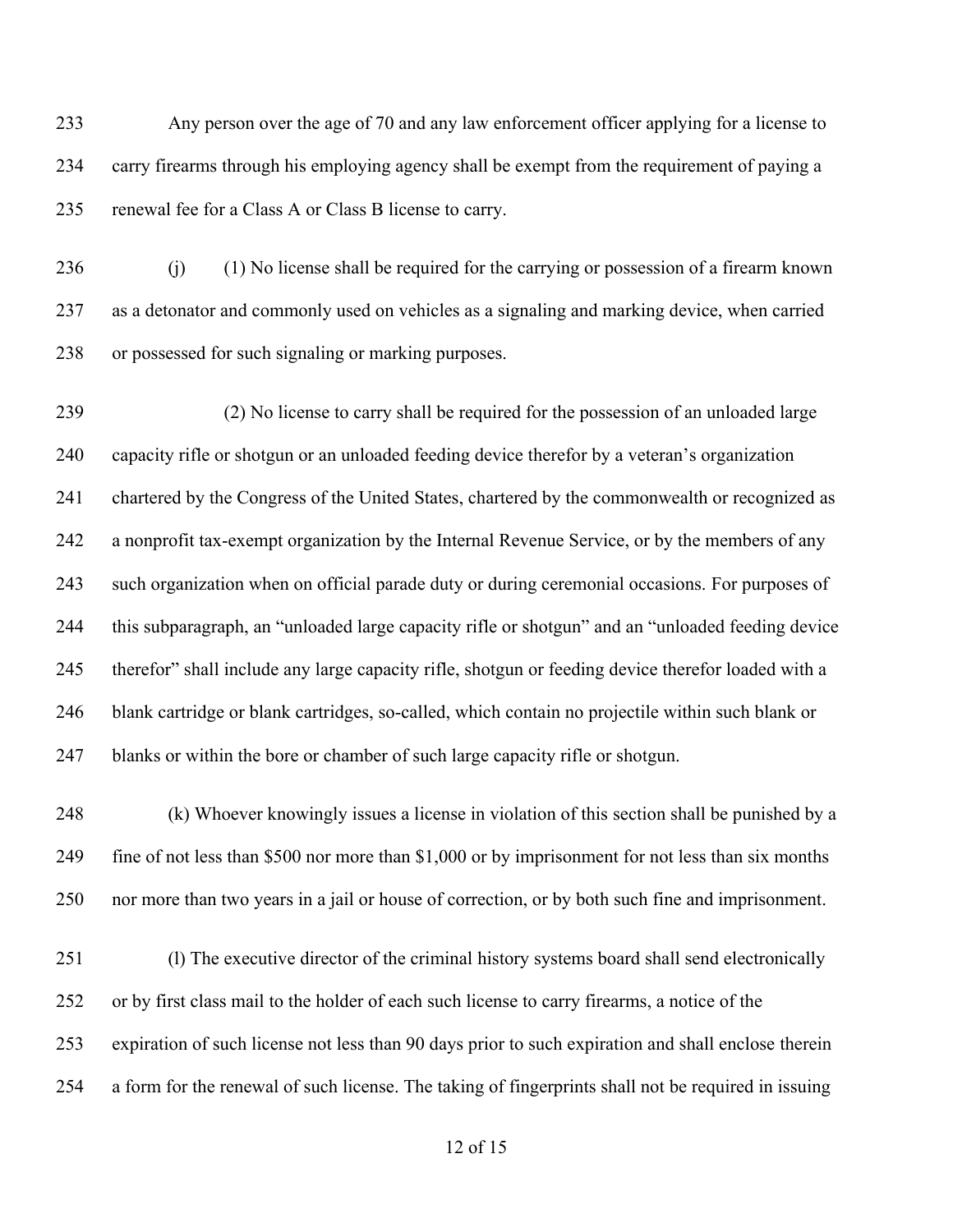the renewal of a license if the renewal applicant's fingerprints are on file with the department of the state police. Any licensee shall notify, in writing, the licensing authority who issued said license, the chief of police into whose jurisdiction the licensee moves and the executive director of the criminal history systems board of any change of address. Such notification shall be made by certified mail within 30 days of its occurrence. Failure to so notify shall be cause for revocation or suspension of said license. The commissioner of criminal justice information services shall provide electronic notice of expiration only upon the request of a cardholder. A request for electronic notice of expiration shall be forwarded to the department on a form furnished by the commissioner. Any electronic address maintained by the department for the purpose of providing electronic notice of expiration shall be considered a firearms record and shall not be disclosed except as provided in section 10 of chapter 66.

 (m) Notwithstanding the provisions of section 10 of chapter 269, any person in possession of a firearm, rifle or shotgun whose license issued under this section is invalid for the sole reason that it has expired, meaning after 90 days beyond the stated expiration date on the license, but who shall not be disqualified from renewal upon application therefor under this section, shall be subject to a civil fine of not less than not including licenses that remain valid under paragraph (i) because the licensee applied for renewal before the license expired, but who shall not be disqualified from renewal upon application therefor pursuant to this section, shall be subject to a civil fine of not less than \$100 and the provisions of section 10 of chapter 269 shall not apply; provided, however, that the exemption from the provisions of said section 10 of said chapter 269 provided herein shall not apply if: (i) such license has been revoked or suspended, unless such revocation or suspension was caused by failure to give notice of a change of address as required under this section; (ii) revocation or suspension of such license is pending, unless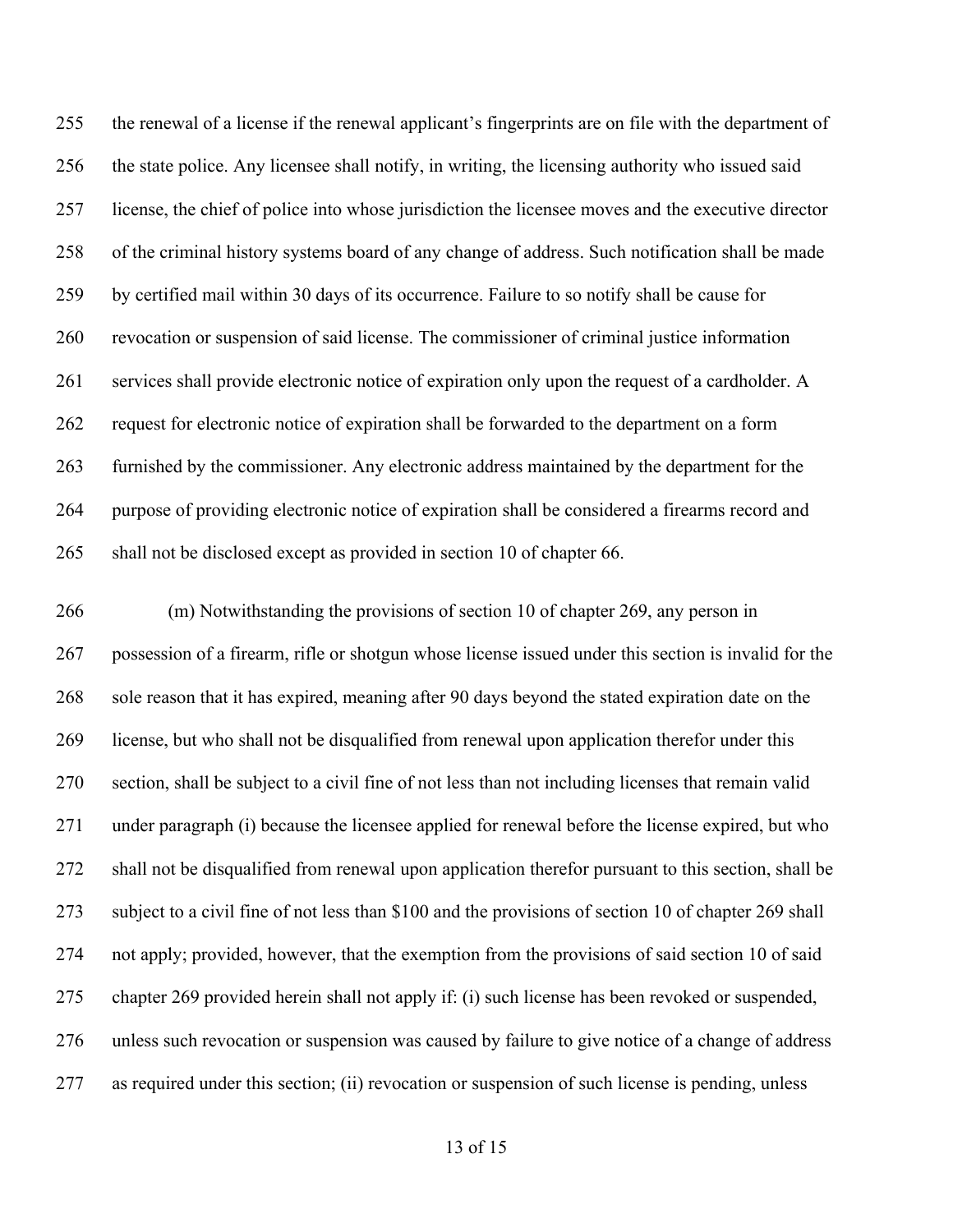such revocation or suspension was caused by failure to give notice of a change of address as required under this section; or (iii) an application for renewal of such license has been denied. Any law enforcement officer who discovers a person to be in possession of a firearm, rifle or shotgun after such person's license has expired, meaning after 90 days beyond the stated expiration date on the license, has been revoked or suspended, solely for failure to give notice of a change of address, shall confiscate such firearm, rifle or shotgun and the expired or suspended license then in possession and such officer, shall forward such license to the licensing authority by whom it was issued as soon as practicable. The officer shall, at the time of confiscation, provide to the person whose firearm, rifle or shotgun has been confiscated, a written inventory and receipt for all firearms, rifles or shotguns confiscated and the officer and his employer shall exercise due care in the handling, holding and storage of these items. Any confiscated weapon shall be returned to the owner upon the renewal or reinstatement of such expired or suspended license within one year of such confiscation or may be otherwise disposed of in accordance with the provisions of section 129D. The provisions of this paragraph shall not apply if such person has a valid license to carry firearms issued under section 131F.

 (n) Upon issuance of a license to carry or possess firearms under this section, the licensing authority shall forward a copy of such approved application and license to the executive director of the criminal history systems board, who shall inform the licensing authority forthwith of the existence of any disqualifying condition discovered or occurring subsequent to the issuance of a license under this section.

 (o) No person shall be issued a license to carry or possess a machine gun in the commonwealth, except that a licensing authority or the colonel of state police may issue a machine gun license to: